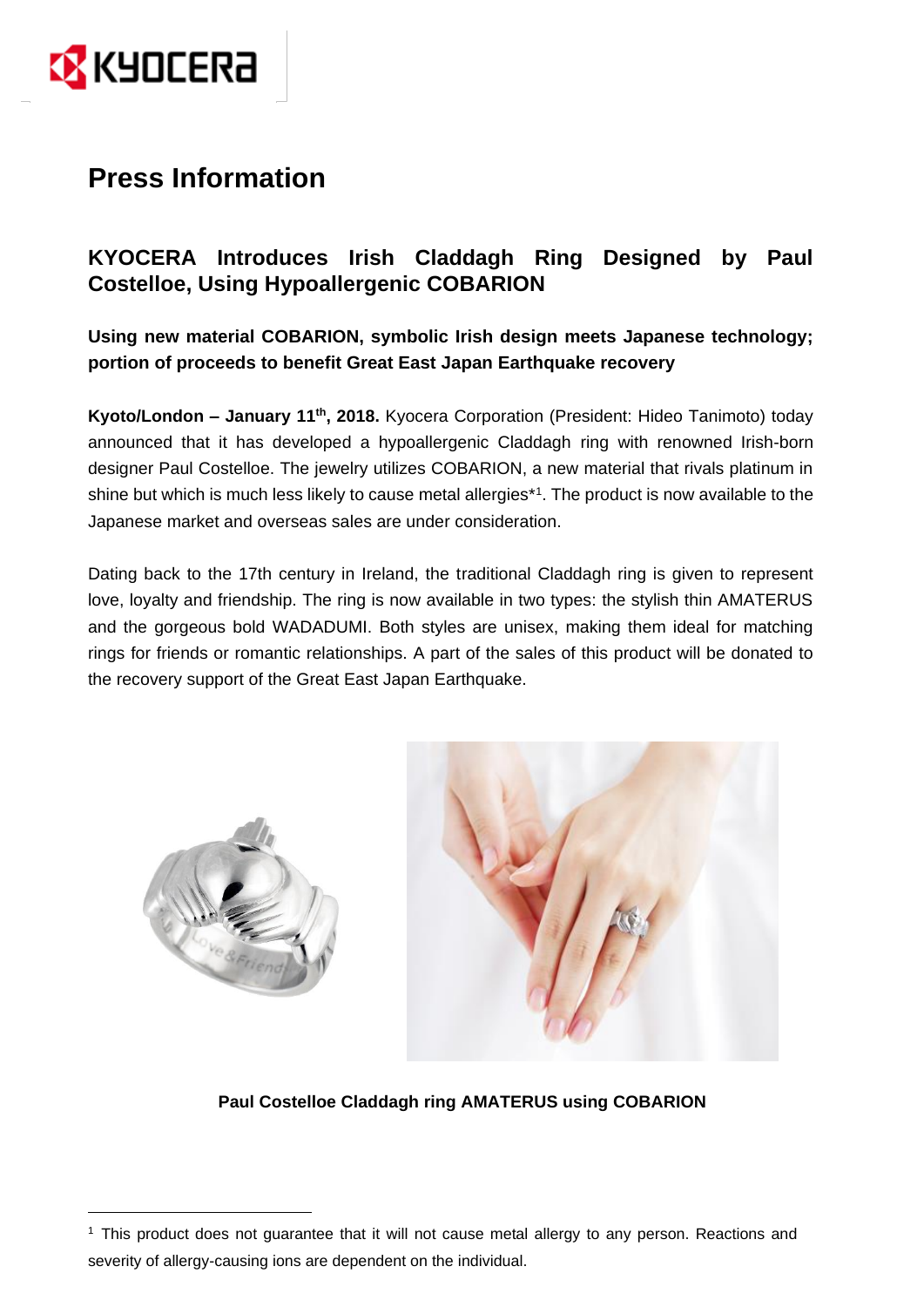

"The COBARION Claddagh is a symbol of the deep and long friendship between Ireland and Japan — the joining of hands of Irish design and Japanese technology. It is also a sign of the deep respect I have for the city of Kamaishi ― where COBARION is developed ― Iwate Prefecture and the Tohoku Region, and a remembrance to all that was lost in the Tohoku Earthquake of March 2011," said Paul Costelloe. "I am very excited to be working closely with Kyocera to make the COBARION Claddagh a success for Kamaishi, for Japan, and for the world."

### **About COBARION**

COBARION material is a type of Co-based alloy jointly developed by Tohoku University, Iwate Prefecture, and Eiwa Co, LTD (Kamaishi City, Iwate Prefecture). A collaboration of industry and university, the team developed the new biologically friendly material by minimizing the nickel content, typically a main cause of allergy, while maintaining a brightness and sparkle that is equal to platinum. In addition, it features four times higher toughness than silver so a COBARION ring is virtually scratch-proof and will not easily discolor.

#### **About the Claddagh Ring**

The Claddagh ring is a traditional design that has been produced in Ireland for a few hundred years and loved by many around the world. It features two hands clasping a heart surmounted by a crown to depict love (the heart), friendship (the hands), and loyalty (the crown). Depending on which hand the ring is worn and the direction of the heart, the ring can be worn to indicate a person's relationship status: single, in a relationship, engaged or married.

#### **About Paul Costelloe**

The designer [Paul Costelloe](http://www.paulcostelloe.com/) was born in Dublin, Ireland in 1945 and established his own brand "Paul Costelloe" in 1979. A prominent fixture at London's Fashion Week for 30 years, Costelloe has designed for British Airways and the Irish Olympic Team. He also served as Princess Diana's personal designer for 16 years until her death.



**Paul Costelloe**